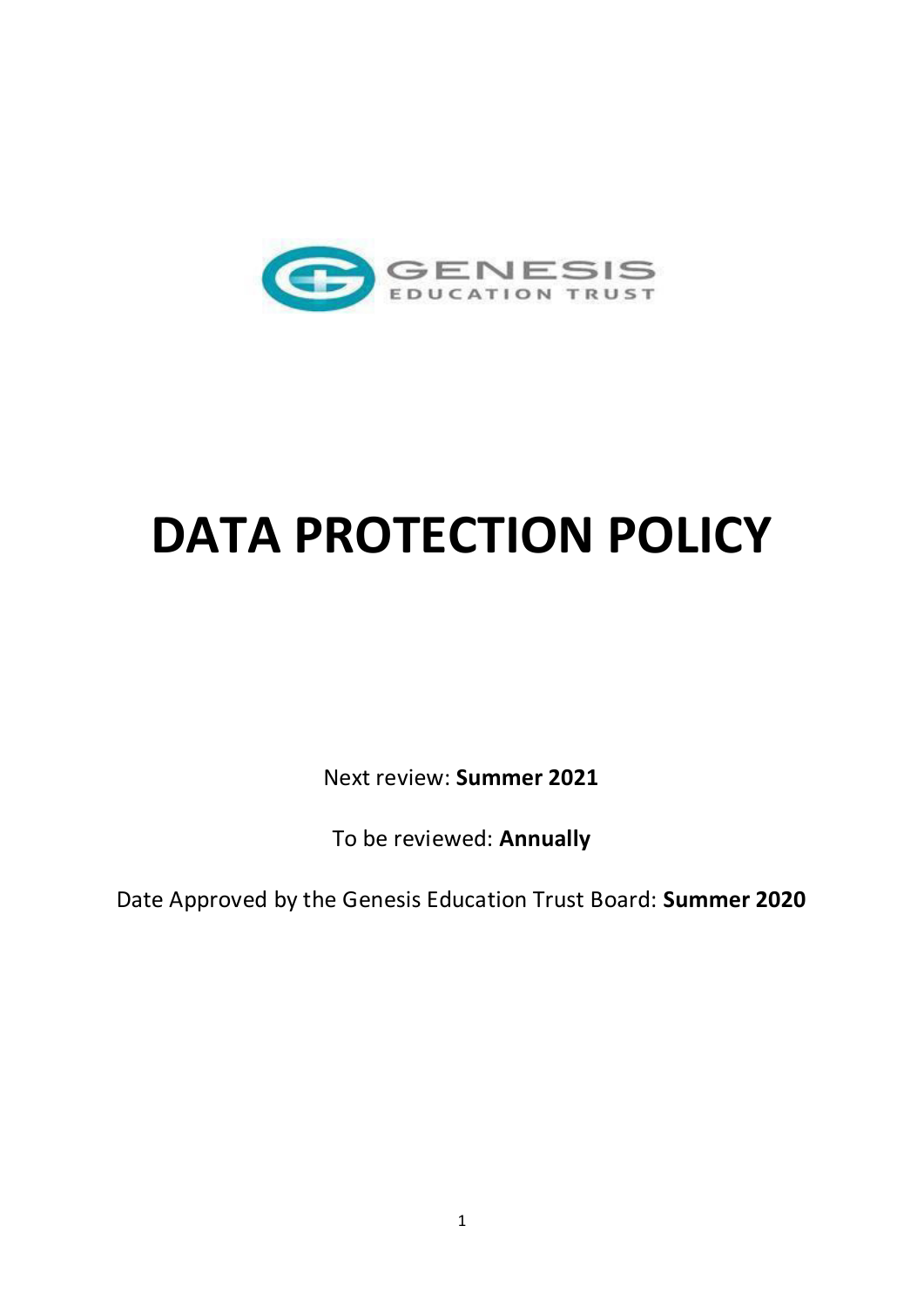# **DATA PROTECTION POLICY**

## **Introduction**

The General Data Protection Regulation (GDPR) ensures a balance between an individual's rights to privacy and the lawful processing of personal data undertaken by organisations in the course of their business. It aims to protect the rights of individuals about whom data is obtained, stored, processed or supplied and requires that organisations take appropriate security measures against unauthorised access, alteration, disclosure or destruction of personal data.

The School will protect and maintain a balance between data protection rights in accordance with the GDPR. This policy sets out how we handle the personal data of our pupils, parents, suppliers, employees, workers and other third parties.

This policy does not form part of any individual's terms and conditions of employment with the School and is not intended to have contractual effect. Changes to data protection legislation will be monitored and further amendments may be required to this policy in order to remain compliant with legal obligations.

All members of staff are required to familiarise themselves with its content and comply with the provisions contained in it. Breach of this policy will be treated as a disciplinary offence which may result in disciplinary action under the School's Disciplinary Policy and Procedure up to and including summary dismissal depending on the seriousness of the breach.

# **SECTION 1 - DEFINITIONS**

## **Personal data**

Personal data is any information relating to an individual where the individual can be identified (directly or indirectly) from that data alone or in combination with other identifiers we possess or can reasonably access. This includes special category data and pseudonymised personal data but excludes anonymous data or data that has had the identity of an individual permanently removed.

Personal data can be factual (for examples a name, email address, location or date of birth) or an opinion about that person's actions or behaviour.

Personal data will be stored either electronically or as part of a structured manual filing system in such a way that it can be retrieved automatically by reference to the individual or criteria relating to that individual.

## **Special Category Data**

Previously termed "Sensitive Personal Data", Special Category Data is similar by definition and refers to data concerning an individual Data Subject's racial or ethnic origin, political or religious beliefs, trade union membership, physical and mental health, sexuality, biometric or genetic data and personal data relating to criminal offences and convictions.

## **Data Subject**

An individual about whom such information is stored is known as the Data Subject. It includes but is not limited to employees.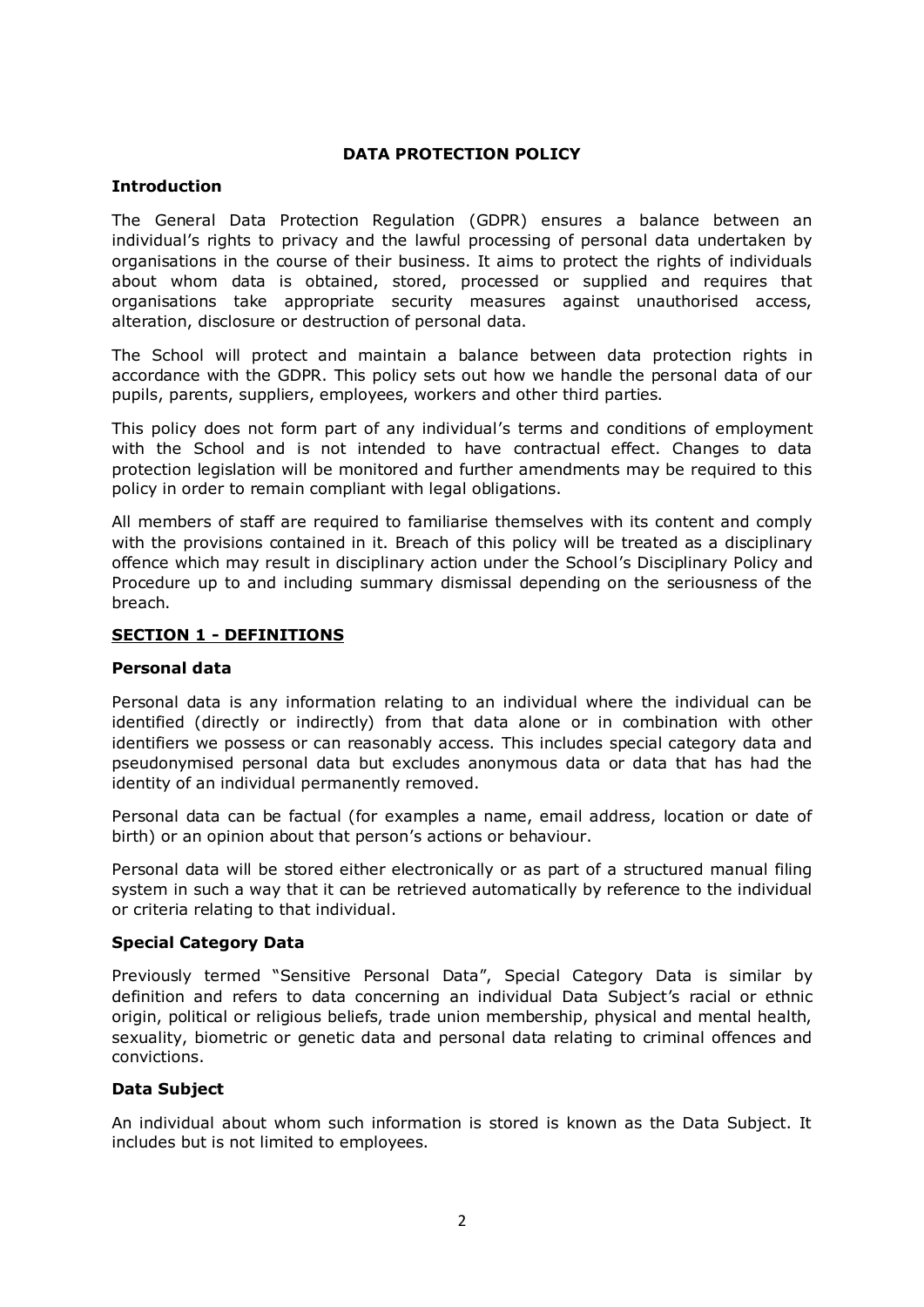# **Data Controller**

The organisation storing and controlling such information (i.e. the School) is referred to as the Data Controller.

## **Processing**

Processing data involves any activity that involves the use of personal data. This includes but is not limited to: obtaining, recording or holding data or carrying out any operation or set of operations on that data such as organisation, amending, retrieving using, disclosing, erasing or destroying it. Processing also includes transmitting or transferring personal data to third parties.

#### **Automated Processing**

Any form of automated processing of personal data consisting of the use of personal data to evaluate certain personal aspects relating to an individual, in particular to analyse or predict aspects concerning that individual's performance at work, economic situation, health, personal preferences, interests, reliability, behaviour, location or movements.

An example of automated processing includes profiling and automated decision making. Automatic decision making is when a decision is made which is based solely on automated processing which produces legal effects or significantly affects an individual. Automated decision making is prohibited except in exceptional circumstances.

#### **Data Protection Impact Assessment (DPIA)**

DPIAs are a tool used to identify risks in data processing activities with a view to reducing them.

#### Criminal Records Information

This refers to personal information relating to criminal convictions and offences, allegations, proceedings, and related security measures.

## **SECTION 2 - WHEN CAN THE SCHOOL PROCESS PERSONAL DATA**

#### **Data Protection Principles**

The School are responsible for and adhere to the principles relating to the processing of personal data as set out in the GDPR.

The principles the School must adhere to are: -

- (1) Personal data must be processed lawfully, fairly and in a transparent manner;
- (2) Personal data must be collected only for specified, explicit and legitimate purposes;
- (3) Personal data must be adequate, relevant and limited to what is necessary in relation to the purposes for which it is processed;
- (4) Personal data must be accurate and, where necessary, kept up to date;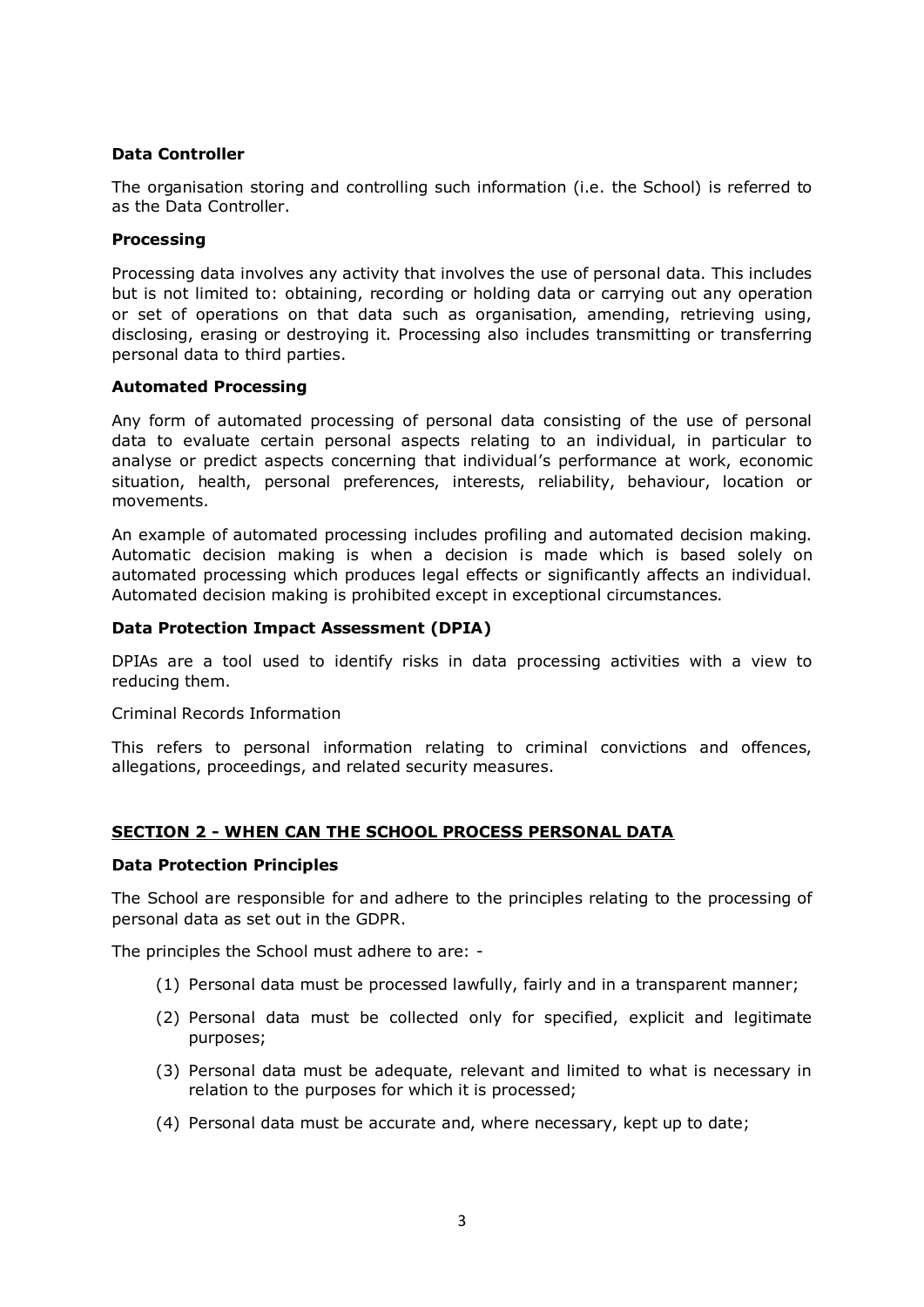- (5) Personal data must not be kept in a form which permits identification of data subjects for longer than is necessary for the purposes for which the data is processed; and
- (6) Personal data must be processed in a manner that ensures its security using appropriate technical and organisational measures to protect against unauthorised or unlawful processing and against accidental loss, destruction or damage.

Further details on each of the above principles is set out below.

# **Principle 1: Personal data must be processed lawfully, fairly and in a transparent manner**

The School only collect, process and share personal data fairly and lawfully and for specified purposes. The School must have a specified purpose for processing personal data and special category of data as set out in the GDPR.

Before the processing starts for the first time we will review the purposes of the particular processing activity and select the most appropriate lawful basis for that processing. We will then regularly review those purposes whilst processing continues in order to satisfy ourselves that the processing is necessary for the purpose of the relevant lawful basis (i.e. that there is no other reasonable way to achieve that purpose).

# Personal Data

The School may only process a data subject's personal data if one of the following fair processing conditions are met: -

- The data subject has given their consent;
- The processing is necessary for the performance of a contract with the data subject or for taking steps at their request to enter into a contract;
- To protect the data subject's vital interests;
- To meet our legal compliance obligations (other than a contractual obligation);
- To perform a task in the public interest or in order to carry out official functions as authorised by law;
- For the purposes of the School's legitimate interests where authorised in accordance with data protection legislation. This is provided that it would not prejudice the rights and freedoms or legitimate interests of the data subject.

## Special Category Data

The School may only process special category data if they are entitled to process personal data (using one of the fair processing conditions above) AND one of the following conditions are met: -

- The data subject has given their explicit consent;
- The processing is necessary for the purposes of exercising or performing any right or obligation which is conferred or imposed on the School in the field of employment law, social security law or social protection law. This may include, but is not limited to, dealing with sickness absence, dealing with disability and making adjustments for the same, arranging private health care insurance and providing contractual sick pay;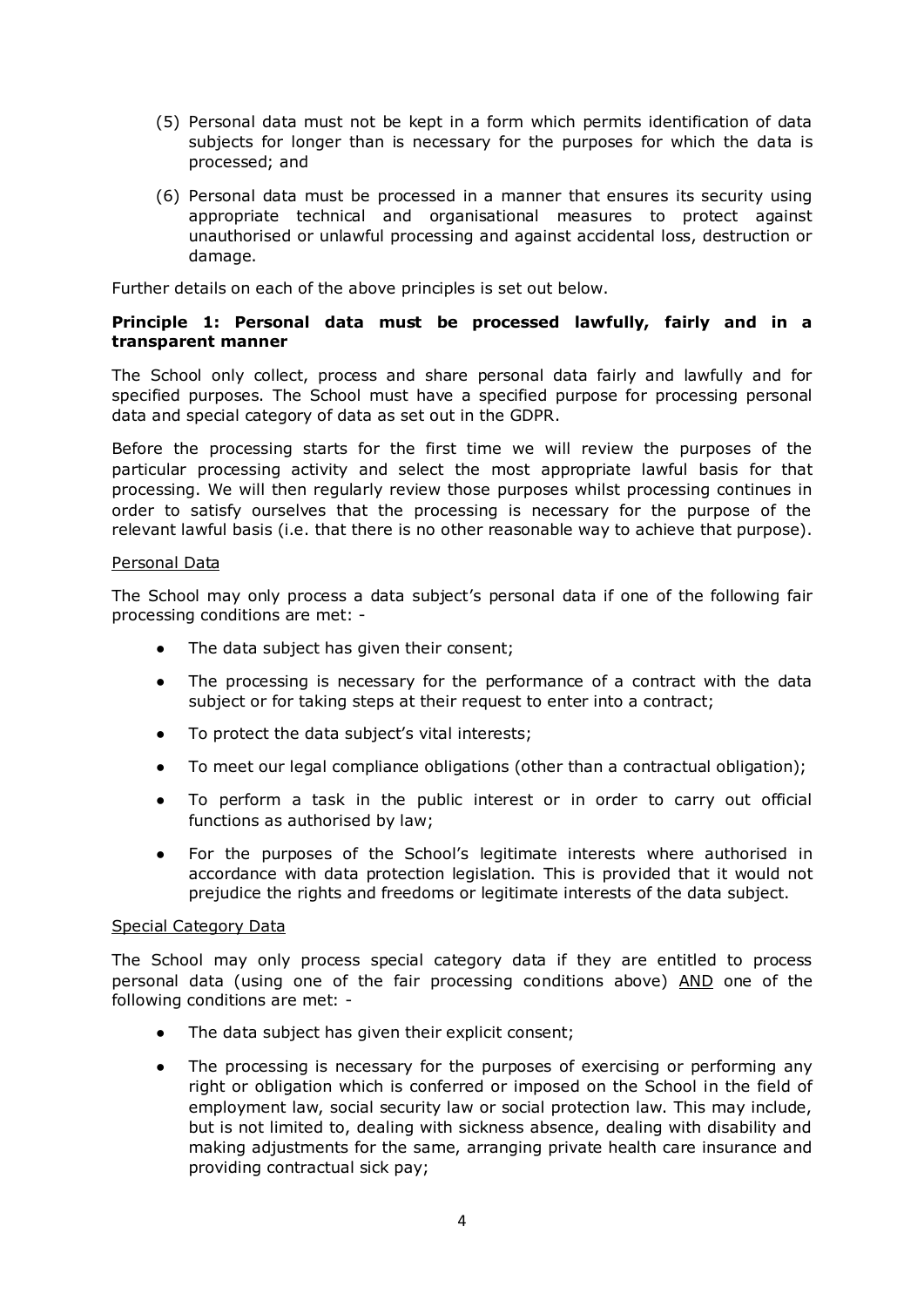- To protect the data subject's vital interests;
- To meet our legal compliance obligations (other than a contractual obligation);
- Where the data has been made public by the data subject;
- To perform a task in the substantial public interest or in order to carry out official functions as authorised by law;
- Where it is necessary for the purposes of preventive or occupational medicine, for the assessment of the working capacity of the employee, medical diagnosis, the provision of health or social care or treatment or the management of health or social care systems and services;
- Where it is necessary for reasons of public interest in the area of public health;
- The processing in necessary for archiving, statistical or research purposes.

The School identifies and documents the legal grounds being relied upon for each processing activity.

#### Consent

Where the School relies on consent as a fair condition for processing (as set out above), it will adhere to the requirements set out in the GDPR.

Consent must be freely given, specific, informed and be an unambiguous indication of the data subject's wishes by which they signify agreement to the processing of personal data relating to them. Explicit consent requires a very clear and specific statement to be relied upon (i.e. more than just mere action is required).

A data subject will have consented to processing of their personal data if they indicate agreement clearly either by a statement or positive action to the processing. Consent requires affirmative action so silence, pre-ticked boxes or inactivity will not amount to valid consent.

Data subjects must be easily able to withdraw consent to processing at any time and withdrawal must be promptly honoured.

If explicit consent is required, the School will normally seek another legal basis to process that data. However if explicit consent is require the data subject will be provided with full information in order to provide explicit consent.

The School will keep records of consents obtained in order to demonstrate compliance with consent requirements under the GDPR.

# **Principle 2: Personal data must be collected only for specified, explicit and legitimate purposes**

Personal data will not be processed in any matter that is incompatible with the legitimate purposes.

The School will not use personal data for new, different or incompatible purposes from that disclosed when it was first obtained unless we have informed the data subject of the new purpose (and they have consented where necessary).

## **Principle 3: Personal data must be adequate, relevant and limited to what is necessary in relation to the purposes for which it is processed**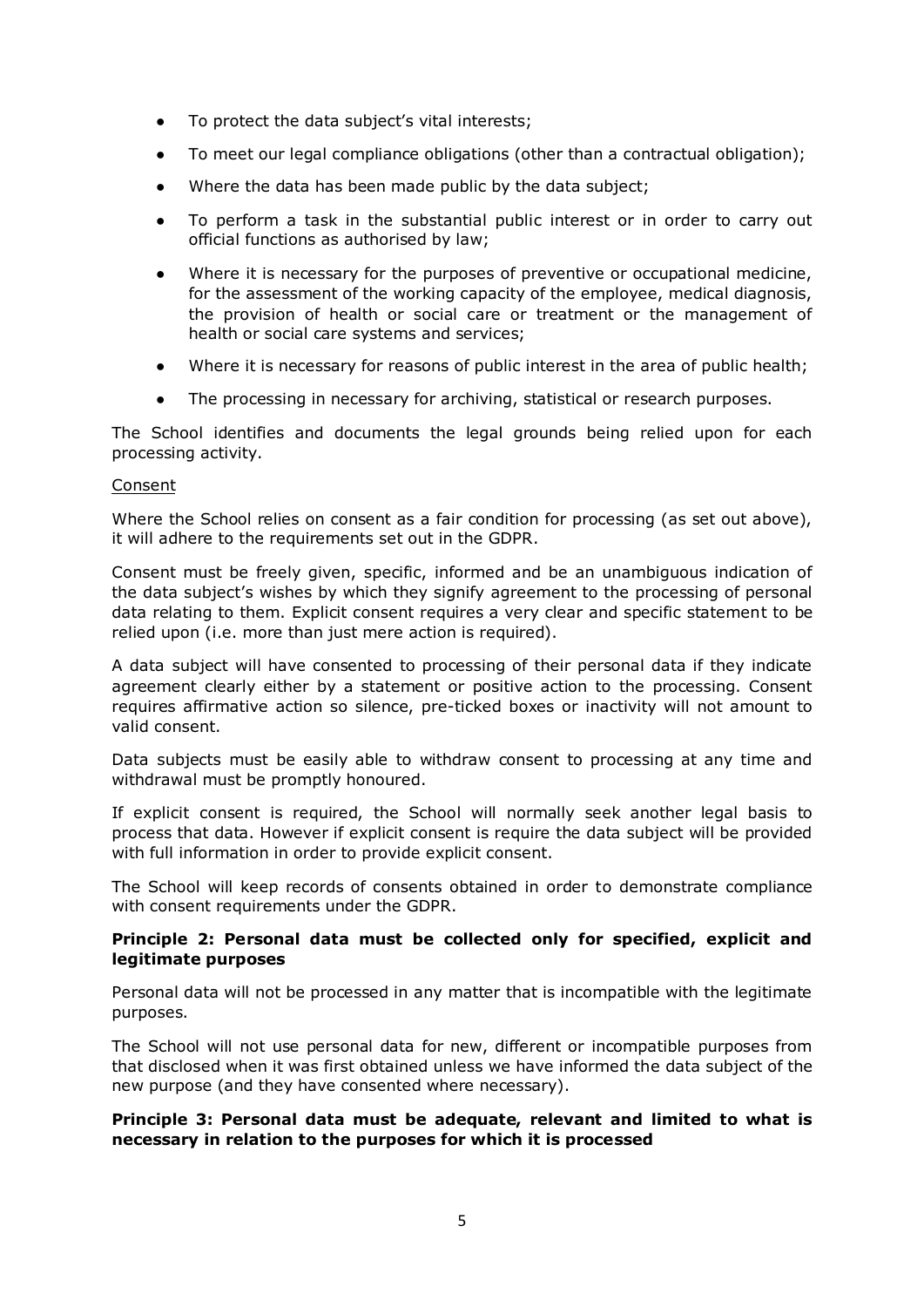The School will only process personal data when our obligations and duties require us to. We will not collect excessive data and ensure any personal data collected is adequate and relevant for the intended purposes.

When personal data is no longer needed for specified purposes, the School shall delete or anonymise the data. [Please refer to the School's Data Retention Policy for further guidance].

# **Principle 4: Personal data must be accurate and, where necessary, kept up to date**

The School will endeavour to correct or delete any inaccurate data being processed by checking the accuracy of the personal data at the point of collection and at regular intervals afterwards. We will take all reasonable steps to destroy or amend inaccurate or out of date personal data.

Data subjects also have an obligation to ensure that their data is accurate, complete, up to date and relevant. Data subjects have the right to request rectification to incomplete or inaccurate data held by the School.

# **Principle 5: Personal data must not be kept in a form which permits identification of data subjects for longer than is necessary for the purposes for which the data is processed**

Legitimate purposes for which the data is being processed may include satisfying legal, accounting or reporting requirements. The School will ensure that they adhere to legal timeframes for retaining data.

We will take reasonable steps to destroy or erase from our systems all personal data that we no longer require. We will also ensure that data subjects are informed of the period for which data is stored and how that period is determined in our privacy notices.

Please refer to the School's Retention Policy for further details about how the School retains and removes data.

# **Principle 6: Personal data must be processed in a manner that ensures its security using appropriate technical and organisational measures to protect against unauthorised or unlawful processing and against accidental loss, destruction or damage**

In order to assure the protection of all data being processed, the School will develop, implement and maintain reasonable safeguard and security measures. This includes using measures such as: -

- Encryption;
- Pseudonymisation (this is where the School replaces information that directly or indirectly identifies an individual with one or more artificial identifiers or pseudonyms so that the person to whom the data relates cannot be identified without the use of additional information which is meant to be kept separately and secure);
- Ensuring authorised access (i.e. that only people who have a need to know the personal data are authorised to access it);
- Adhering to confidentiality principles:
- Ensuring personal data is accurate and suitable for the process for which it is processed.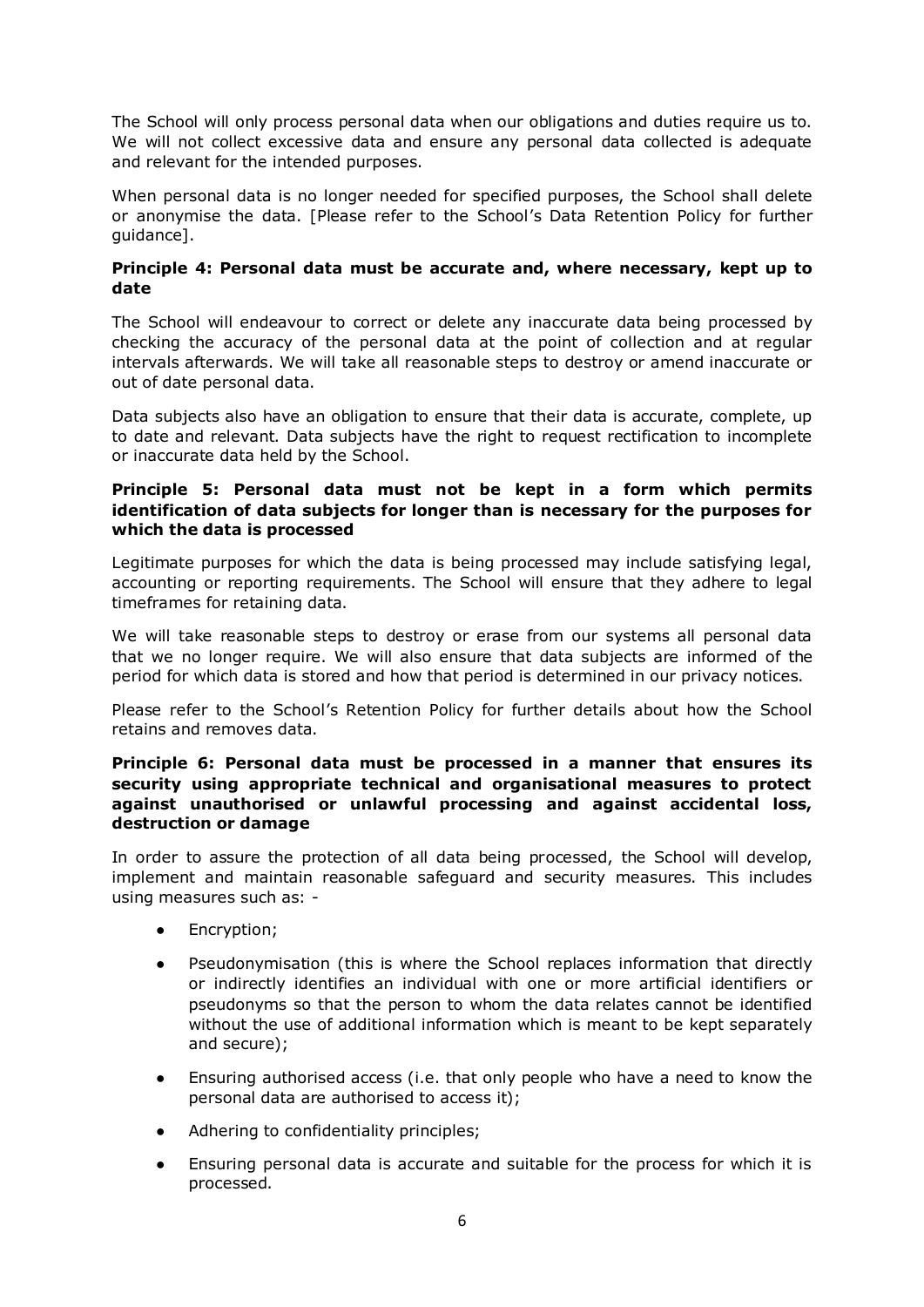The School follow procedures and technologies to ensure security and will regularly evaluate and test the effectiveness of those safeguards to ensure security in processing personal data.

The School will only transfer personal data to third party service providers who agree to comply with the required policies and procedures and agree to put adequate measures in place.

[Full details on the School's security measures are set out in the School's Security Policy.]

# **Sharing Personal Data**

The School will generally not share personal data with third parties unless certain safeguards and contractual arrangements have been put in place. These include if the third party: -

- Has a need to know the information for the purposes of providing the contracted services;
- Sharing the personal data complies with the privacy notice that has been provided to the data subject and, if required, the data subject's consent has been obtained;
- The third party has agreed to comply with the required data security standards, policies and procedures and put adequate security measures in place;
- The transfer complies with any applicable cross border transfer restrictions; and
- A fully executed written contract that contains GDPR approved third party clauses has been obtained.

There may be circumstances where the School is required either by law or in the best interests of our pupils, parents or staff to pass information onto external authorities, for example, the local authority, Ofsted or the department of health. These authorities are up to date with data protection law and have their own policies relating to the protection of any data that they receive or collect.

The intention to share data relating to individuals to an organisation outside of our School shall be clearly defined within written notifications and details and basis for sharing that data given.

# **Transfer of Data Outside the European Economic Area (EEA)**

The GDPR restricts data transfers to countries outside the EEA in order to ensure that the level of data protection afforded to individuals by the GDPR is not undermined.

The School will not transfer data to another country outside of the EEA without appropriate safeguards being in place and in compliance with the GDPR. All staff must comply with the School's guidelines on transferring data outside of the EEA. For the avoidance of doubt, a transfer of data to another country can occur when you transmit, send, view or access that data in that particular country.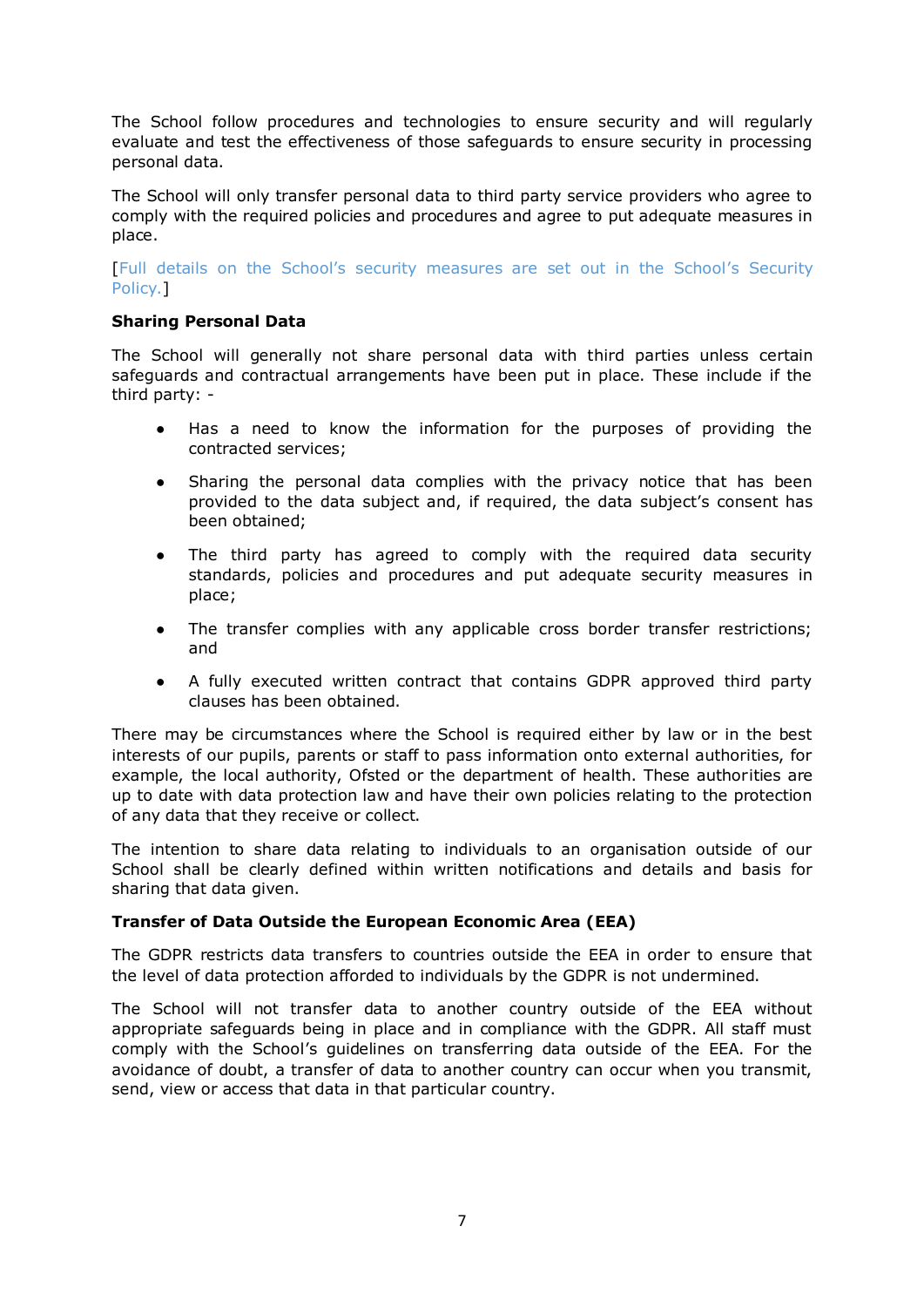# **SECTION 3 - DATA SUBJECT'S RIGHTS AND REQUESTS**

Personal data must be made available to data subjects as set out within this policy and data subjects must be allowed to exercise certain rights in relation to their personal data.

The rights data subjects have in relation to how the School handle their personal data are set out below: -

- (a) (Where consent is relied upon as a condition of processing) To withdraw consent to processing at any time;
- (b) Receive certain information about the School's processing activities;
- (c) Request access to their personal data that we hold;
- (d) Prevent our use of their personal data for marketing purposes;
- (e) Ask us to erase personal data if it is no longer necessary in relation to the purposes for which it was collected or processed or to rectify inaccurate data or to complete incomplete data;
- (f) Restrict processing in specific circumstances;
- (g) Challenge processing which has been justified on the basis of our legitimate interests or in the public interest;
- (h) Request a copy of an agreement under which personal data is transferred outside of the EEA;
- (i) Object to decisions based solely on automated processing;
- (j) Prevent processing that is likely to cause damage or distress to the data subject or anyone else;
- (k) Be notified of a personal data breach which is likely to result in high risk to their rights and freedoms;
- (l) Make a complaint to the supervisory authority; and
- (m) In limited circumstances, receive or ask for their personal data to be transferred to a third party in a structured, commonly used and machine readable format.

If any request is made to exercise the rights above, it is a requirement for the relevant staff member within the School to verify the identity of the individual making the request.

#### **Subject Access Requests**

A Data Subject has the right to be informed by the School of the following: -

- (a) Confirmation that their data is being processed;
- (b) Access to their personal data;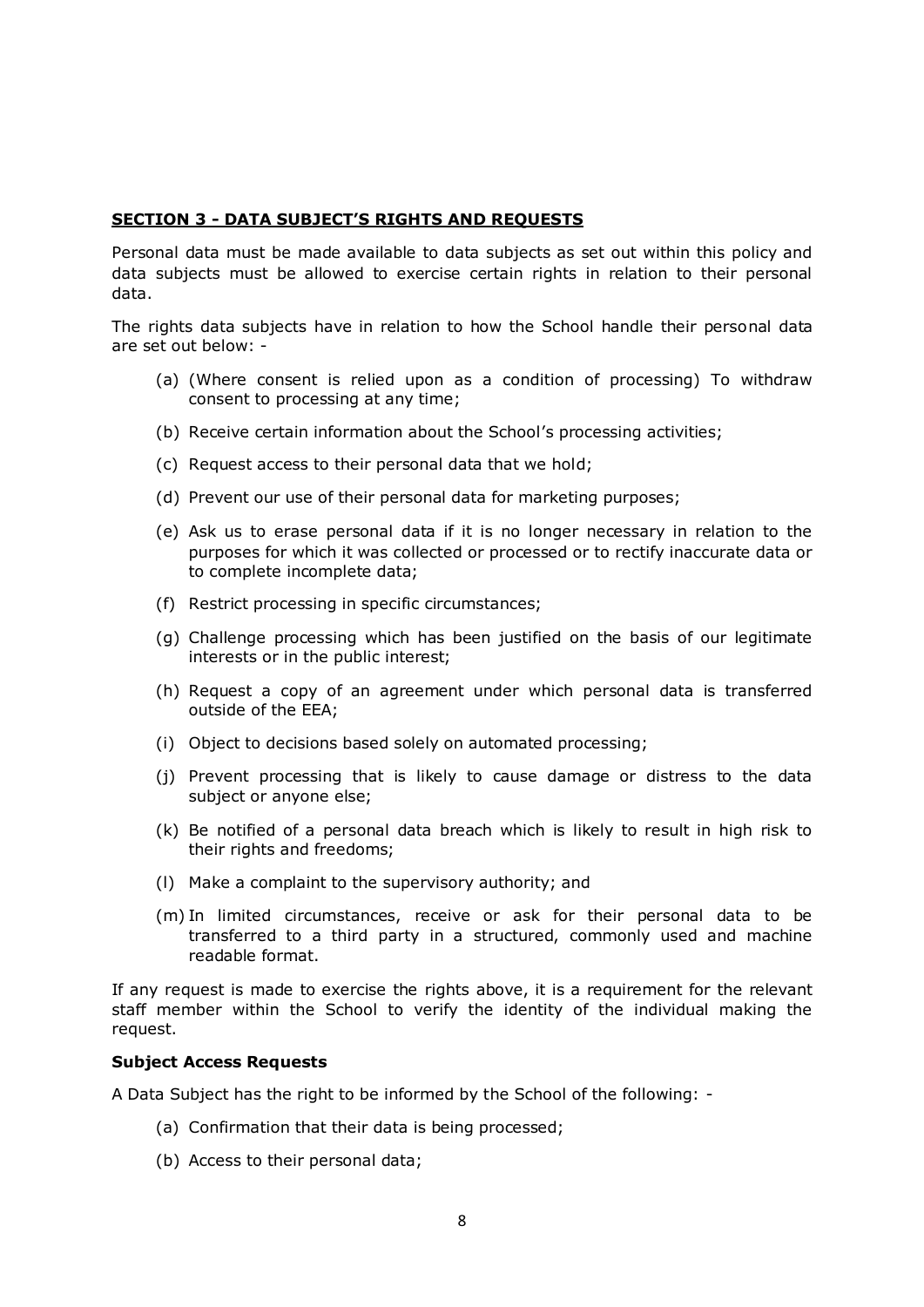- (c) A description of the information that is being processed;
- (d) The purpose for which the information is being processed;
- (e) The recipients/class of recipients to whom that information is or may be disclosed;
- (f) Details of the School's sources of information obtained;
- (g) In relation to any Personal Data processed for the purposes of evaluating matters in relation to the Data Subject that has constituted or is likely to constitute the sole basis for any decision significantly affecting him or her, to be informed of the logic of the Data Controller's decision making. Such data may include, but is not limited to, performance at work, creditworthiness, reliability and conduct.
- (h) Other supplementary information

Any Data Subject who wishes to obtain the above information must notify the School in writing of his or her request. This is known as a Data Subject Access Request.

The request should in the first instance be sent to the HR Lead.

# **Direct Marketing**

The School are subject to certain rules and privacy laws when marketing. For example a data subject's prior consent will be required for electronic direct marketing (for example, by email, text or automated calls).

The School will explicitly offer individuals the opportunity to object to direct marketing and will do so in an intelligible format which is clear for the individual to understand. The School will promptly respond to any individual objection to direct marketing.

## **Employee Obligations**

Employees may have access to the personal data of other members of staff, suppliers, parents or pupils of the School in the course of their employment or engagement. If so, the School expects those employees to help meet the School's data protection obligations to those individuals. Specifically, you must: -

- Only access the personal data that you have authority to access, and only for authorised purposes;
- Only allow others to access personal data if they have appropriate authorisation;
- Keep personal data secure (for example by complying with rules on access to school premises, computer access, password protection and secure file storage and destruction [Please refer to the School's Security Policy for further details about our security processes]);
- Not to remove personal data or devices containing personal data from the School premises unless appropriate security measures are in place (such as Pseudonymisation, encryption, password protection) to secure the information;
- Not to store personal information on local drives.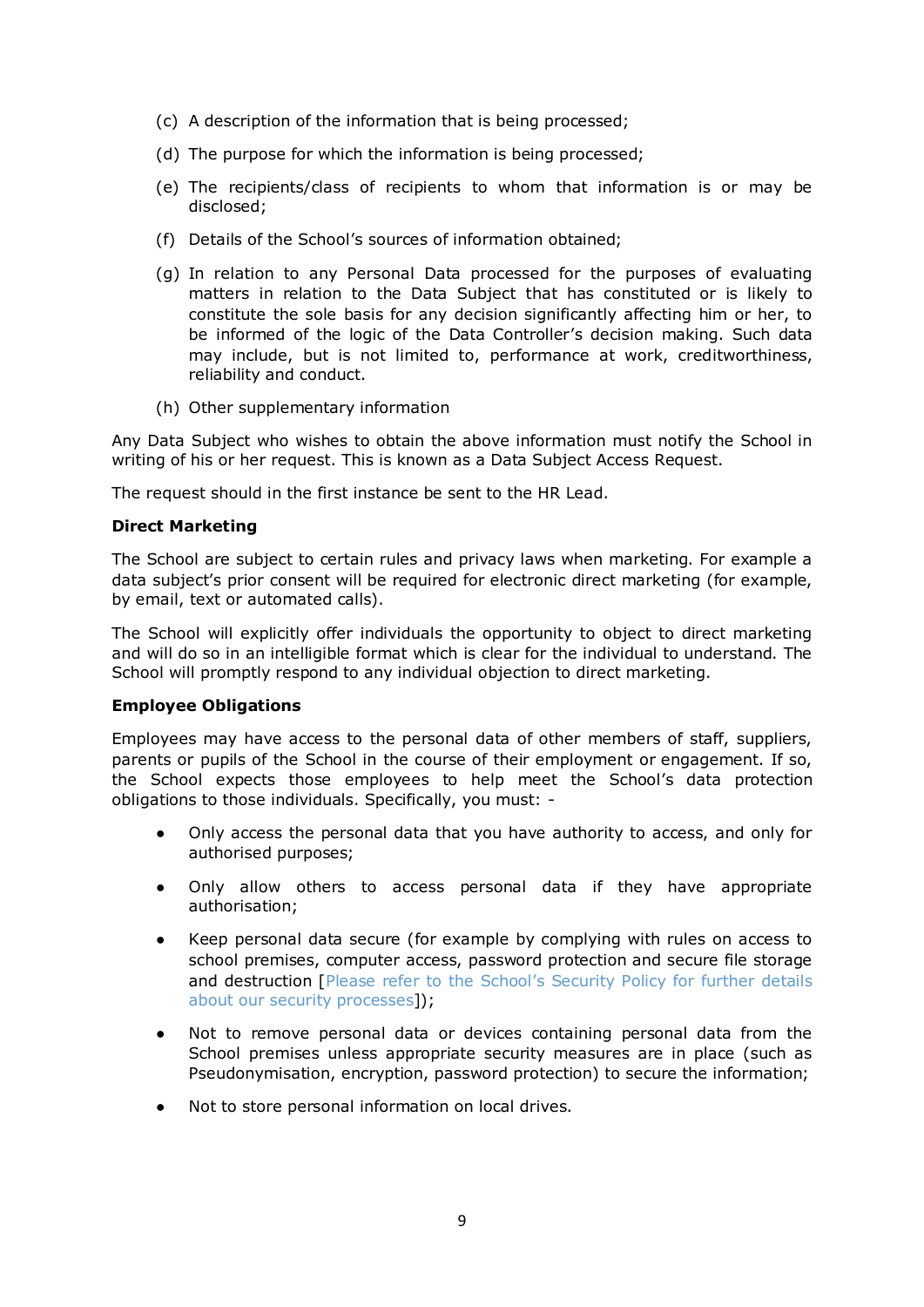### **SECTION 4 - ACCOUNTABILITY**

The School will ensure compliance with data protection principles by implementing appropriate technical and organisational measures. We are responsible for and demonstrate accountability with the GDPR principles.

The School have taken the following steps to ensure and document GDPR compliance: -

#### **Data Protection Officer (DPO)**

Please find below details of the School's Data Protection Officer: -

Data Protection Officer: Craig Stilwell Address: Judicium Consulting Ltd, 72 Cannon Street, London, EC4N 6AE Email: [dataservices@judicium.com](mailto:dataservices@judicium.com)  Telephone: 0203 326 9174

The DPO is responsible for overseeing this data protection policy and developing datarelated policies and guidelines.

Please contact the DPO with any questions about the operation of this Data Protection Policy or the GDPR or if you have any concerns that this policy is not being or has not been followed. In particular, you must always contact the DPO in the following circumstances: -

- (a) If you are unsure of the lawful basis being relied on by the School to process personal data;
- (b) If you need to rely on consent as a fair reason for processing (please see below the section on consent for further detail);
- (c) If you need to draft privacy notices or fair processing notices;
- (d) If you are unsure about the retention periods for the personal data being processed [but would refer you to the School's data retention policy in the first instance];
- (e) If you are unsure about what security measures need to be put in place to protect personal data;
- (f) If there has been a personal data breach [and would refer you to the procedure set out in the School's breach notification policy];
- (g) If you are unsure on what basis to transfer personal data outside the EEA;
- (h) If you need any assistance dealing with any rights invoked by a data subject;
- (i) Whenever you are engaging in a significant new (or a change in) processing activity which is likely to require a data protection impact assessment or if you plan to use personal data for purposes other than what it was collected for;
- (j) If you plan to undertake any activities involving automated processing or automated decision making;
- (k) If you need help complying with applicable law when carrying out direct marketing activities;
- (l) If you need help with any contracts or other areas in relation to sharing personal data with third parties.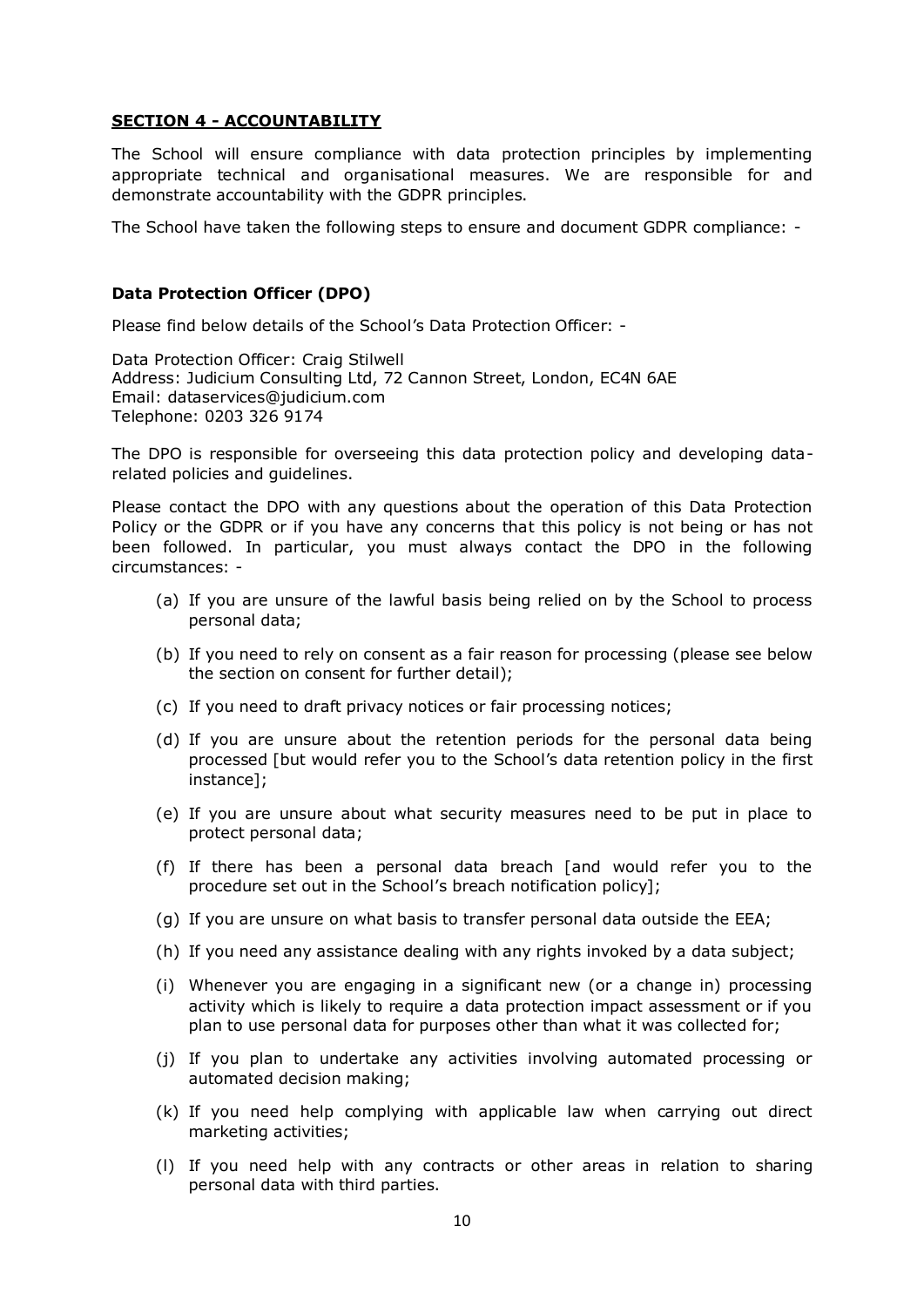# **Personal Data Breaches**

The GDPR requires the School to notify any applicable personal data breach to the Information Commissioner's Office (ICO).

We have put in place procedures to deal with any suspected personal data breach and will notify data subjects or any applicable regulator where we are legally required to do so.

If you know or suspect that a personal data breach has occurred, do not attempt to investigate the matter yourself. Immediately contact the person designated as the key point of contact for personal data breaches (who is Carlene Reid) or your DPO.

# **Transparency and Privacy Notices**

The School will provide detailed, specific information to data subjects. This information will be provided through the School's privacy notices which are concise, transparent, intelligible, easily accessible and in clear and plain language so that a data subject can easily understand them. Privacy notices sets out information for data subjects about how the School use their data and the School's privacy notices are tailored to suit the data subject.

Whenever we collect personal data directly from data subjects, including for human resources or employment purposes, we will provide the data subject with all the information required by the GDPR including the identity of the data protection officer, the School's contact details, how and why we will use, process, disclose, protect and retain personal data.

When personal data is collected indirectly (for example from a third party or publically available source), we will provide the data subject with the above information as soon as possible after receiving the data. The School will also confirm whether that third party has collected and processed data in accordance with the GDPR.

Notifications shall be in accordance with ICO guidance and, where relevant, be written in a form understandable by those defined as "children" under the GDPR

## **Privacy by Design**

The School adopt a privacy be design approach to data protection to ensure that we adhere to data compliance and to implement technical and organisational measures in an effective manner.

Privacy by design is an approach that promotes privacy and data protection compliance from the start. To help us achieve this, the School takes into account the nature and purposes of the processing, any cost of implementation and any risks to rights and freedoms of data subjects when implementing data processes.

## **Data Protection Impact Assessments (DPIAs)**

In order to achieve a privacy by design approach, the School conduct DPIAs for any new technologies or programmes being used by the School which could affect the processing of personal data. In any event the School carries out DPIAs when required by the GDPR in the following circumstances: -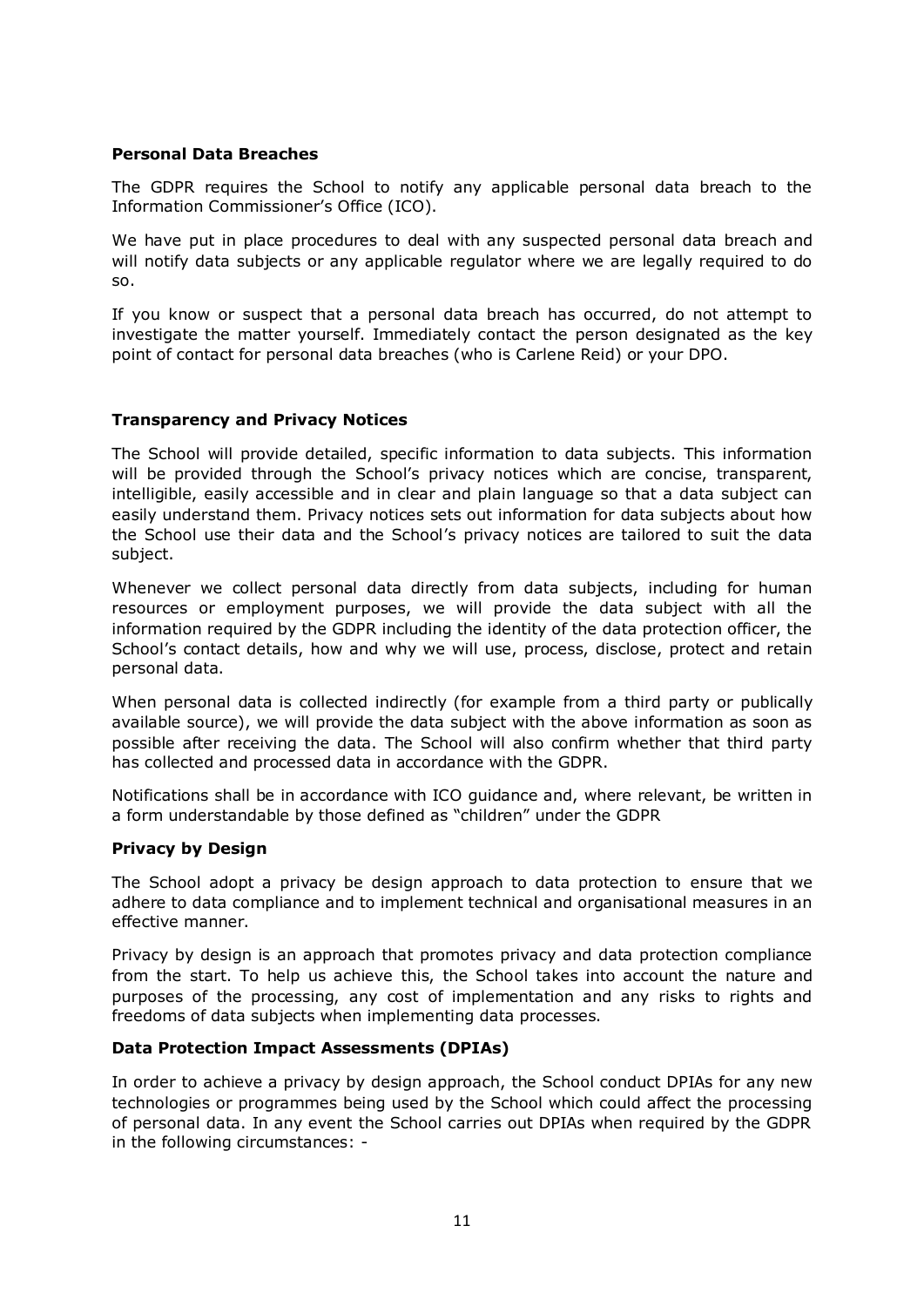- For the use of new technologies (programs, systems or processes) or changing technologies;
- For the use of automated processing;
- For large scale processing of special category data;
- For large scale, systematic monitoring of a publicly accessible area (through the use of CCTV).

Our DPIAs contain: -

- A description of the processing, its purposes and any legitimate interests used;
- An assessment of the necessity and proportionality of the processing in relation to its purpose;
- An assessment of the risk to individuals; and
- The risk mitigation measures in place and demonstration of compliance.

# **Record Keeping**

The School are required to keep full and accurate records of our data processing activities. These records include: -

- The name and contact details of the School:
- The name and contact details of the Data Protection Officer;
- Descriptions of the types of personal data used;
- Description of the data subjects;
- Details of the School's processing activities and purposes;
- Details of any third party recipients of the personal data;
- Where personal data is stored;
- Retention periods: and
- Security measures in place.

## **Training**

The School will ensure all relevant personnel have undergone adequate training to enable them to comply with data privacy laws.

## **Audit**

The School through its data protection officer regularly test our data systems and processes in order to assess compliance. These are done through data audits which take place annually in order to review use of personal data.

# **Related Policies**

Staff should refer to the following policies that are related to this data protection policy:

-

- Data retention policy:
- Data breach policy;
- Security policy.

These policies are also designed to protect personal data and can be found on the website or a copy can be requested at any of our site offices.